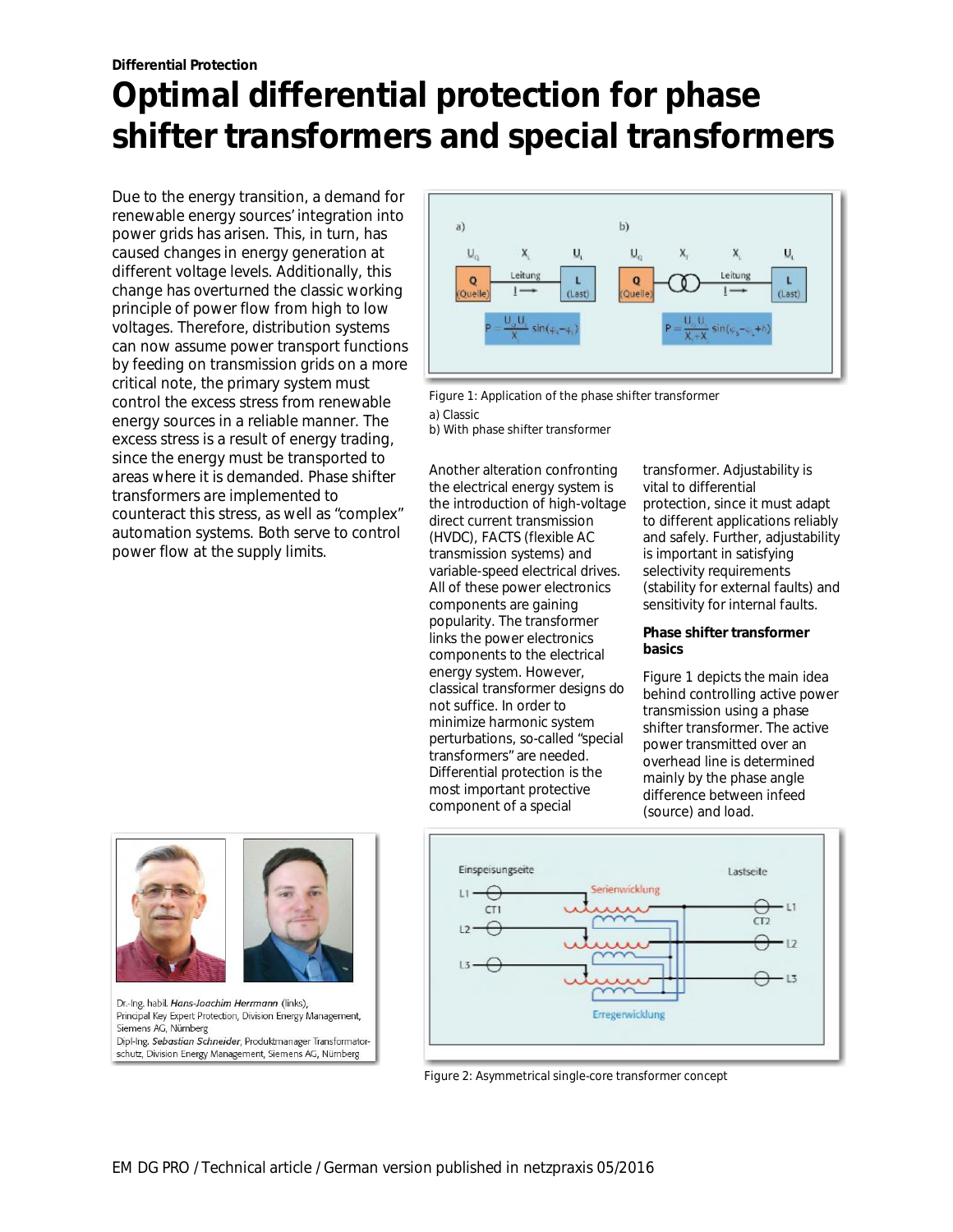Voltages and line reactance also play a role (Figure 1a). The load current effects the phase angle difference. Control over the phase angle difference is made possible by connecting a phase shifter transformer in series. Changing the phase angle δ immediately affects active power transmission (Figure 1b).

In practice, there are two basic phase shifter transformer designs (PST). In single-core PSTs all required windings are distributed over a three phase transformer's cores. It consists of a three-phase series winding and a three-phase excitation winding. The excitation winding is connected in delta and induces a voltage ΔU into the series winding. A tap changer (in the series and excitation winding) adjusts the phase angle rotation  $\delta$  and the output voltage. Phase angle rotation is implemented through 90° quadrature regulation or 60° phase angle regulation. The tap changer controls faulty currents and switches only under load. The shortcircuit impedance varies with the tap changer position. The basic layout is shown in Figure 2.

The more extensive, detailed design varies slightly between manufacturers. For example, the excitation winding l has an additional tap changer as well as an advancedretard switch to reverse the direction of the phase angle (see also Figure 6).

In the two-core transformer design, the PST consists of a three-phase series transformer and a separate excitation transformer. The voltage generated by the excitation transformer is injected into the delta winding of the series transformer as the adjustable series voltage ΔU. The voltage phasor addition allows for a phase angle rotation between  $\pm$  10 $^{\circ}$ and  $\pm$  35 $^{\circ}$ .

Series and excitation transformers can be installed in one tank or in separate tanks.



Figure 3: Symmetrical two-core transformer concept

The two-core design is advantageous because it allows the easy selection of the tap voltage and of the current in the excitation winding. No load current flows through the tap changer. Moreover, the output voltage is unaffected by the phase angle change. Figure 3 shows the basic design of the two-core transformer.

Following the protection concept according to IEC 62032, it is unnecessary to evaluate the tap changer position. However, the position of the advanced retard switch (AR switch) has to be

considered if it is positioned within the delta winding (according to Figure 3). This implies that the phase angle has to be rotated by 0° (vector group 0) or 180° (vector group 6). To capture all fault events, a primary differential protection (measuring points CT1, CT2, CT3) and a secondary differential protection (measuring points CT1, CT2, CT4) are used.

The current transformer CT4 is located on the regulated side of the primary excitation transformer.



Figure 4: Basic layout of a special transformer a) Delta design (D(+7.5°)y11d0 b) Zigzag design (Y(+7.5°)y0d1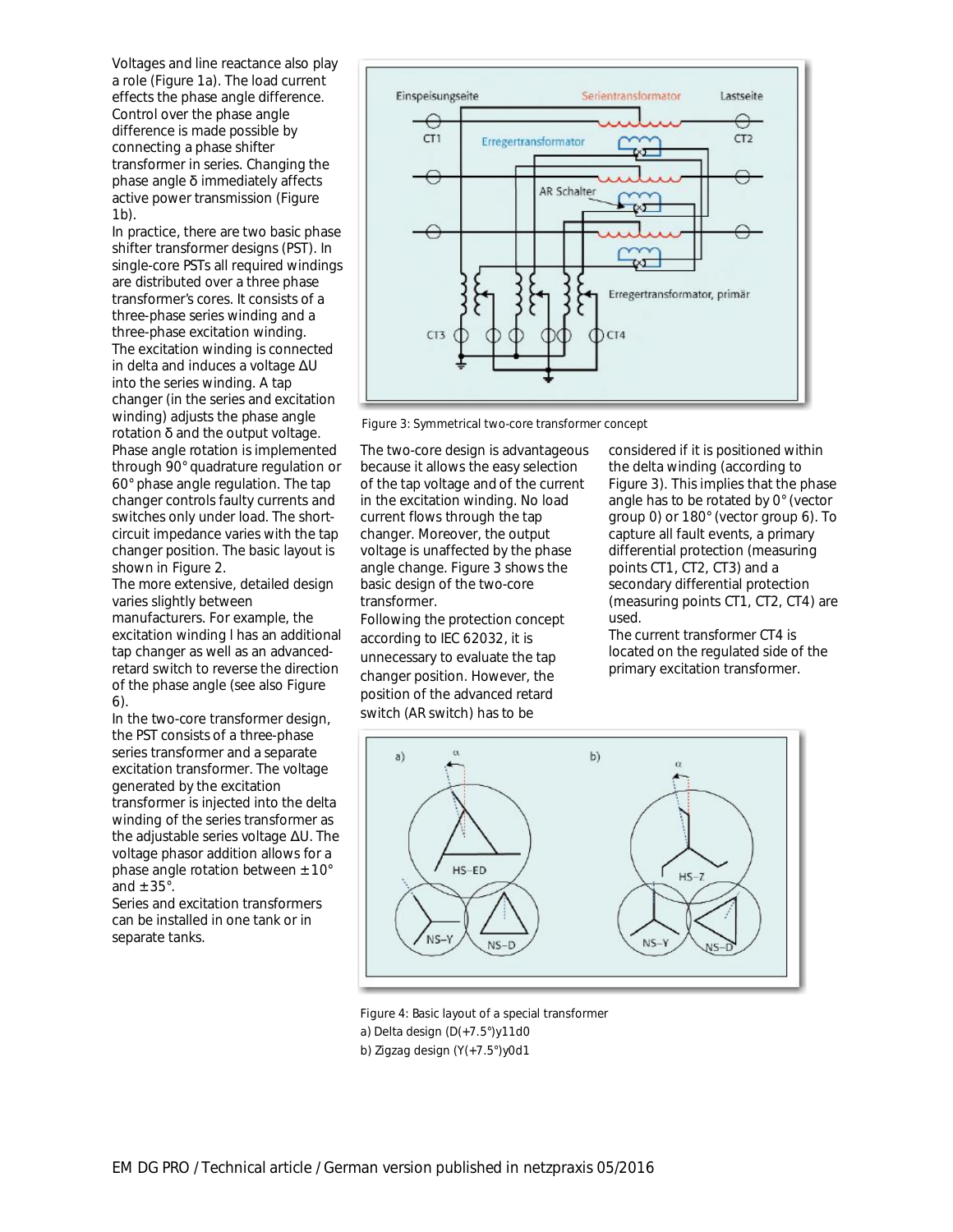|                   | Schaltgruppe        | Phasenwinkeldrehung (von NS zur HS) |  |  |  |  |  |
|-------------------|---------------------|-------------------------------------|--|--|--|--|--|
| <b>HS-Seite</b>   | D                   | $0^{\circ}$                         |  |  |  |  |  |
| <b>NS-Seite1</b>  | V11                 | $+330^\circ$                        |  |  |  |  |  |
| <b>NS-Seite 2</b> | d <sub>0</sub>      | $0^{\circ}$                         |  |  |  |  |  |
| <b>NS-Seite 3</b> | y11 <sup>1</sup> /2 | $+345^\circ$                        |  |  |  |  |  |
| <b>NS-Seite 4</b> | $d0^{1/2}$          | $+15^\circ$                         |  |  |  |  |  |

Table 1: Vector group and phase angle rotation

### **Special transformer basics**

Special transformers have a fixed number of windings. However, the phase angle rotation is not a multiple of 30°. For example, phase angle rotation values of  $\pm$  7.5° or 15° are possible. Special transformers are mostly used as converter transformers. The number of windings (sides) is determined by the converter arrangement (12- or 24 pulse converters or higher). These devices feed e.g. medium-voltage motors or FACTS. The design is tailored to the harmonic interference reduction. Typically, these transformers have three windings. For higher-pulse converter systems, a significantly higher number of windings is used (up to seven and more).

Phase shifting can be accomplished by a special interconnection of the high-voltage winding. This winding is designed as an extended delta winding or zigzag winding. Figure 4 shows the conventional design and illustrates the phase angle rotation. The transformer in Figure 4a is a modification of design Dy11d0 and Figure 4b of type Yy0d. Other arrangements can be implemented, such as the phase angle rotation of the low-voltage side. For example, a five-winding transformer is designed as Dy11, d0, y111/2, d01/2. The special phase angle rotation is represented with different designations (e.g.: 111/2, 11.30, 11(+15°)). Table 1 shows the ratio of phase angle 1.

### **New design of the differential protection function**

The differential protection for power transformers accounts for a phase angle rotation through the vector group, which can be either 0° or a multiple of 30°. The phase angle rotation is implemented in matrices found in the firmware of digital protection devices. The corresponding matrix is selected according to the vector group number. A universal transformer matrix is required, so that any phase rotation can be accommodated for. So far, interconnecting measuring points (geometric addition of currents) has served as a makeshift solution. This allowed for maximum angle rotations of 15°. The protection setting accounted for the remaining fault, and was less sensitive as result. Equation 1 describes the idea and the basic structure of the new universal matrix. Depending on the respective application, the angle or vector group has to be adjusted. With help of the protection device, the matrix elements are then calculated  $[f(\alpha)]$ f(α-120°),f(α+120°)]. In the case of classic power transformers and special transformers, the calculation of the matrix elements is fixed and results when setting the parameters of the protection device.



Figure 5: Overview of the function blocks of the differential protection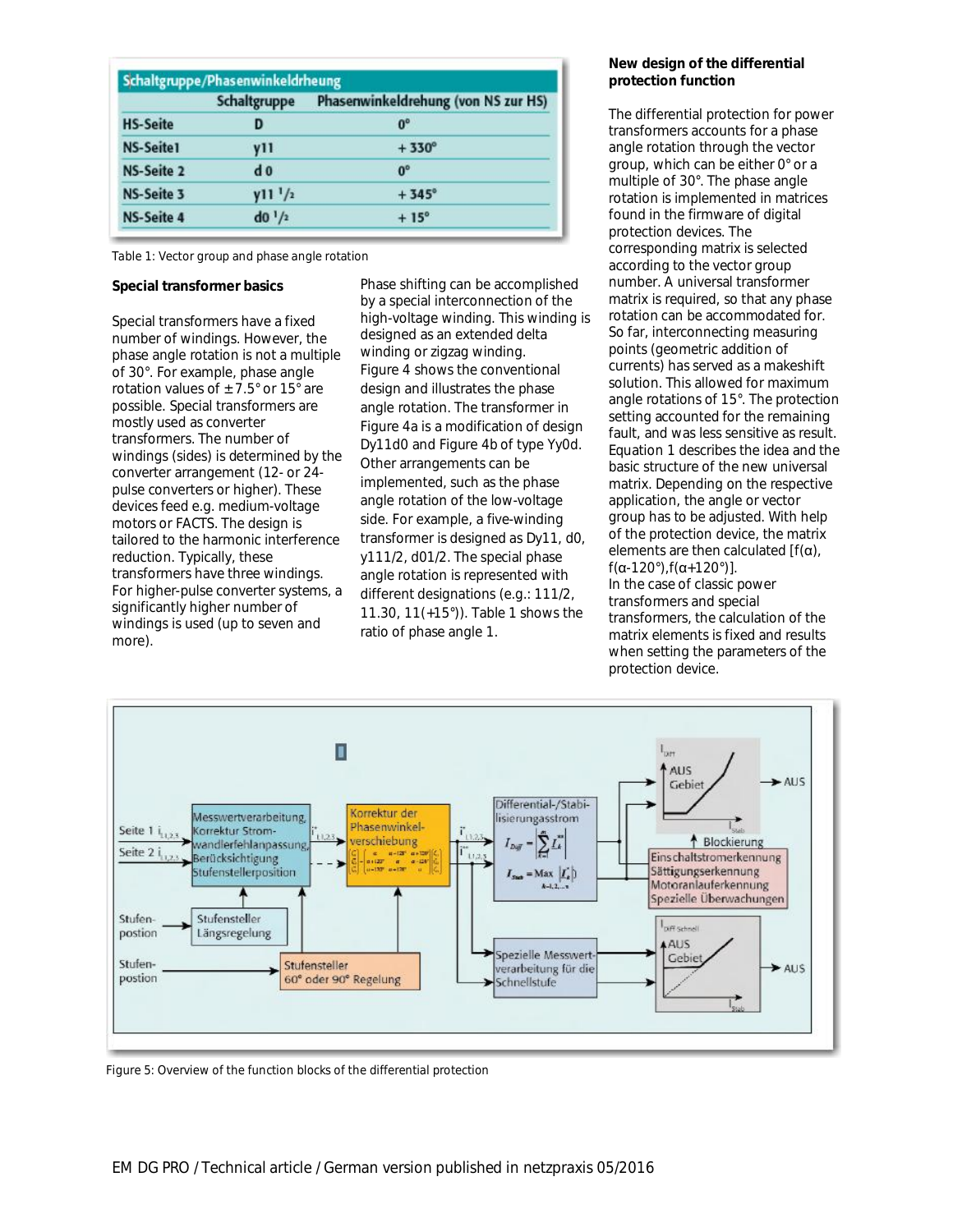| $i^{**}$ L1                  | $f(\alpha)$                    | $f(\alpha - 120^{\circ})$ | $f(\alpha + 120^{\circ})$ | $i^*_{L1}$           | i*i |
|------------------------------|--------------------------------|---------------------------|---------------------------|----------------------|-----|
| $i^{**}$ <sub>L2</sub> $ $ = | $\int f(\alpha + 120^{\circ})$ | $f(\alpha)$               | $f(\alpha-120^\circ)$     | $i^*$ L <sub>2</sub> |     |
| $i^*i^*$ $i^*$               | $f(\alpha - 120^{\circ})$      | $f(\alpha + 120^{\circ})$ | $f(\alpha)$               | $i^*$ L <sub>3</sub> | t * |

**Equation 1**

For single-core phase shifter transformers, the matrix elements need to be calculated online during operation, depending on the tap changer position. The angle and voltage are provided in a table for each tap changer position. The calculation selects elements based on the tap. This novel design allows differential protection to be adjusted optimally to various applications. This generates a high sensitivity for phase shifter and special transformer applications. Figure 5 outlines the basic structure of the new differential

protection function. The input quantities are phase currents, updated according to the sampling frequency. This allows a high sensitivity over a wide range of working frequency. In the first function block, currents are adjusted by means of their amplitudes. The lateral current derived from the maximum winding rating serves as the scaling quantity. The tap changer also requires an amplitude correction, which is realized simultaneously with the aforementioned adjustments.



i\*\*L1,2,3 Phase angle adjusted current



**Equation 2**



**Where:**

- **n:** number of transformer measuring points ( $n \ge m$ )
- **m**: number of transformer sides (windings)



Figure 6: Single-core transformer connected to protection device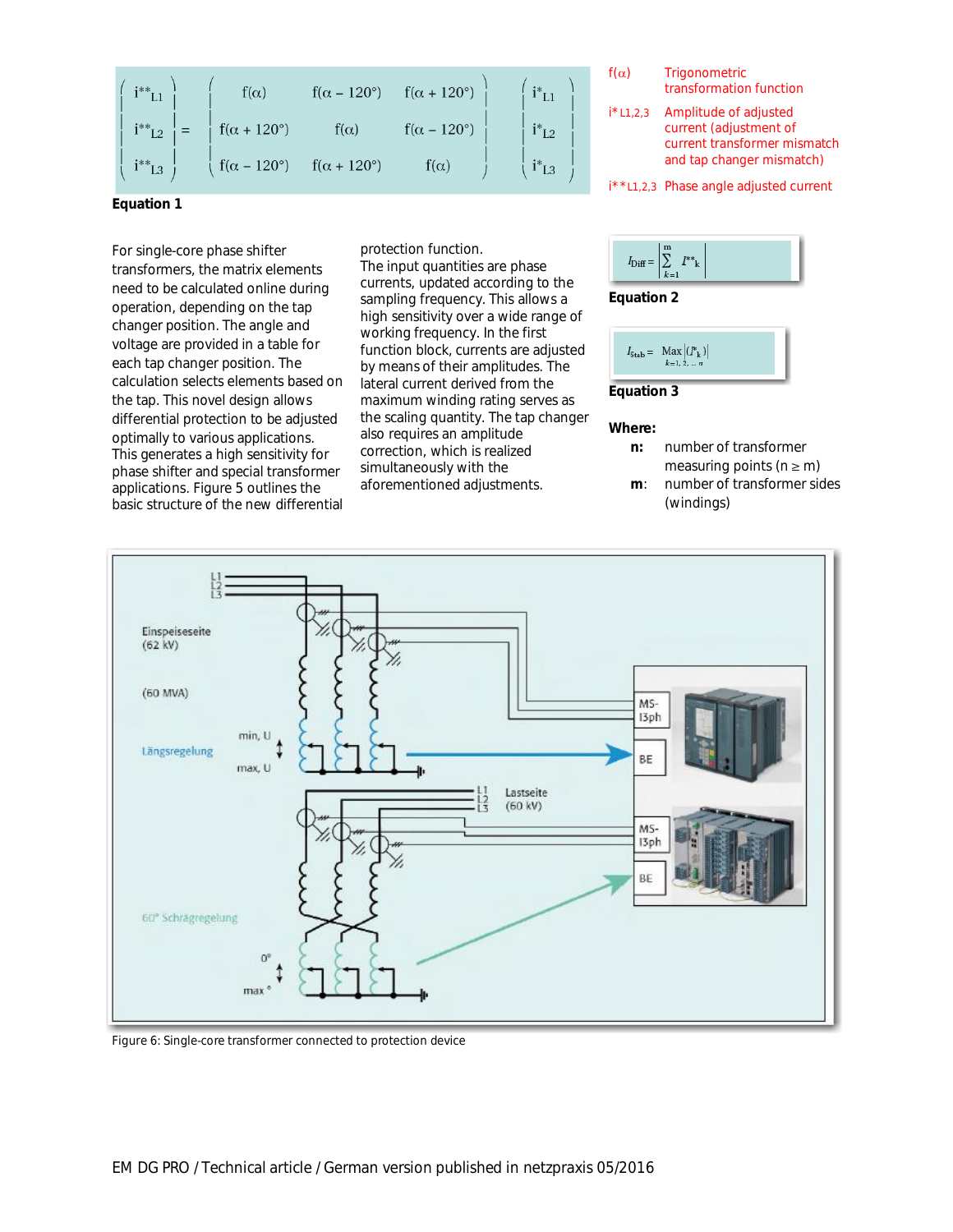Figure 7: Setting of the transformer with in-phase regulation



Figure 8: Setting of the phase angle regulating transformer

| Sulmouts Situação      |                                      |                |                                                  |        |
|------------------------|--------------------------------------|----------------|--------------------------------------------------|--------|
| ALLIAN                 |                                      |                | fractions have been and translated includes. The |        |
| Take he do Weited      |                                      |                |                                                  |        |
| 24.01.88               | wick system (III)                    |                |                                                  |        |
|                        |                                      | 7011           | FiniteDS.                                        |        |
|                        |                                      |                | 175.046                                          | ▣      |
|                        |                                      |                | -YOUNG<br>$-2256$                                |        |
|                        |                                      |                | VISUALE.                                         | $\sim$ |
|                        |                                      | $\overline{a}$ |                                                  | Te .   |
| Tebelle de Sperinsspri |                                      |                |                                                  |        |
|                        |                                      |                |                                                  |        |
| <b>UNITED</b>          | which division measure (in           |                |                                                  |        |
| ---                    | <b>Service Controller Controller</b> | M.H.           | <b>RSEWOVE</b>                                   |        |
|                        |                                      |                | 53,404                                           | ê      |
|                        |                                      |                | voirs.<br>sales in                               |        |
|                        |                                      |                | trace.                                           |        |
|                        |                                      |                | ÷                                                | i s    |

This also improves the sensitivity of power transformers with in-phase regulation. Amplitude-adjusted currents are the output quantity.

Afterwards, the universal transformation matrix rotates the angle. Either the angle  $\alpha$  is fixed or it is controlled by the tap changer position.

Subsequently, the differential current and the stabilizing current are calculated. In this context, the currents are defined positively toward the protected object. The currents are calculated according to equations 2 and 3. The differential current is the geometric sum of the phase current phasors corrected by magnitude and angle. Due to the phasor creation, only the fundamental component is evaluated and the harmonics are attenuated.

The differential current and the stabilizing current are calculated phase-wise. The maximum lateral current is used as the stabilising current. This yields sufficient stabilization in the event of current transformer saturation, as it will immediately switch to the current of an unsaturated measuring point. This method of calculating the stabilizing quantity has an impact on the characteristics' slopes.

> Figure 9: Fault record of the protection device with active tap changer





Figure 10: Fault record of the protection device with active tap changer